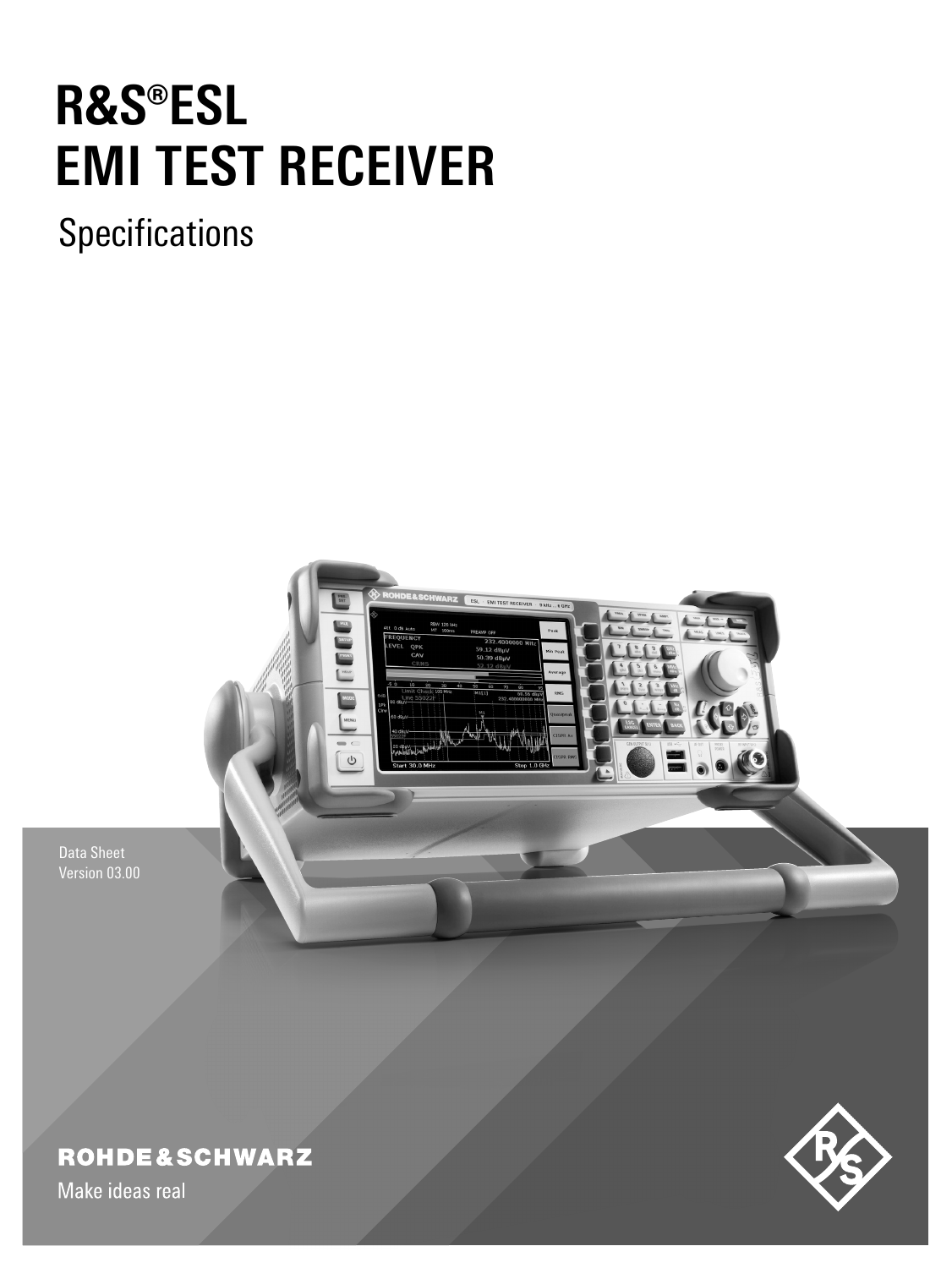### **CONTENTS**

Specifications apply under the following conditions:

15 minutes warm-up time at ambient temperature, specified environmental conditions met, calibration cycle adhered to. Data without tolerances: typical values only. Data designated 'nominal' applies to design parameters and is not tested.

Rohde & Schwarz equipment is designed for reliable operation up to an altitude of 3000 m above sea level, and for transport up to an altitude of 4600 m above sea level.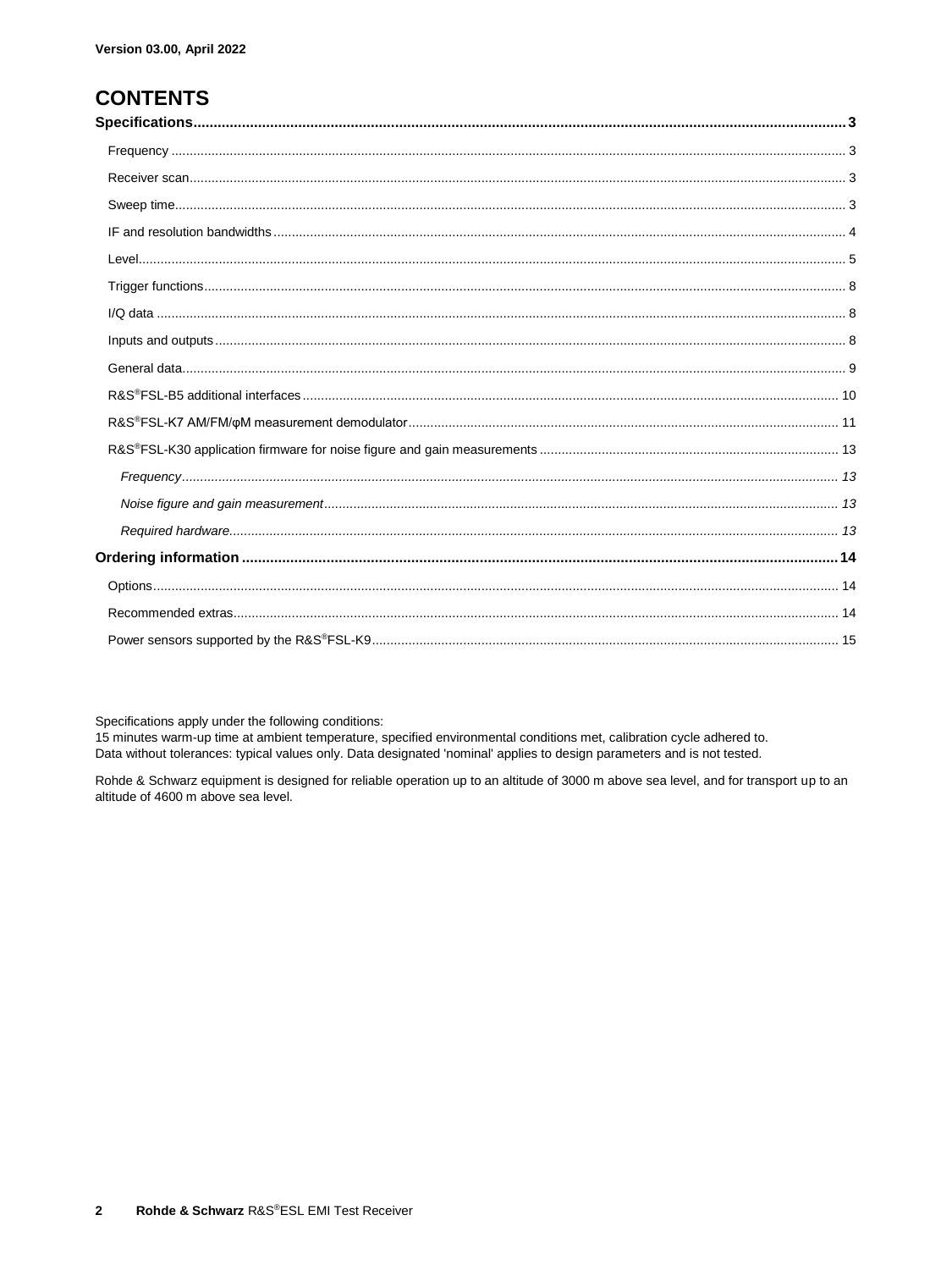### **Specifications**

Specifications apply under the following conditions:15 minutes warm-up time at ambient temperature, specified environmental conditions met, calibration cycle adhered to. Data without tolerances: typical values only. Data designated 'nominal' applies to design parameters and is not tested. Rohde & Schwarz equipment is designed for reliable operation up to an altitude of 3000 m above sea level, and for transport up to an altitude of 4600 m above sea level.

### **Frequency**

| Frequency range      | R&S <sup>®</sup> ESL3 | ) kHz to 3 GHz |
|----------------------|-----------------------|----------------|
|                      | R&S <sup>®</sup> ESL6 | kHz to 6 GHz   |
| Frequency resolution |                       | Hz             |

| Reference frequency, internal             |                                |                                                    |
|-------------------------------------------|--------------------------------|----------------------------------------------------|
| Accuracy                                  |                                | (time since last adjustment $\times$ aging rate) + |
|                                           |                                | temperature drift + calibration accuracy           |
| Aging per year                            | standard                       | $1 \times 10^{-6}$                                 |
|                                           | with R&S®FSL-B4 OCXO reference | $1 \times 10^{-7}$                                 |
|                                           | frequency option               |                                                    |
| Temperature drift $(+5 °C)$ to $+45 °C$ ) | standard                       | $1 \times 10^{-6}$                                 |
|                                           | with R&S®FSL-B4 OCXO reference | $1 \times 10^{-7}$                                 |
|                                           | frequency option               |                                                    |
| Max. initial calibration accuracy         | standard                       | $5 \times 10^{-7}$                                 |
|                                           | with R&S®FSL-B4 OCXO reference | $5 \times 10^{-8}$                                 |
|                                           | frequency option               |                                                    |

| <b>Frequency readout</b>          |                                 |                                                           |
|-----------------------------------|---------------------------------|-----------------------------------------------------------|
| Marker resolution                 |                                 | 1 Hz                                                      |
| Uncertainty                       |                                 | $\pm$ (marker frequency x reference                       |
|                                   |                                 | uncertainty + 10 % $\times$ resolution bandwidth          |
|                                   |                                 | $+$ 1/ <sub>2</sub> (span / (sweep points $-$ 1)) + 1 Hz) |
| Marker tuning frequency step size | default                         | span $/500$                                               |
|                                   | marker step size = sweep points | span / (sweep points $-1$ )                               |
| Frequency counter resolution      |                                 | 1 Hz                                                      |
| Count uncertainty                 | $S/N > 25$ dB                   | $\pm$ (frequency x reference uncertainty +                |
|                                   |                                 | $\frac{1}{2}$ (last digit))                               |
| Frequency span                    |                                 | 0 Hz, 10 Hz to 3/6 GHz                                    |
| Span uncertainty                  |                                 | 3%                                                        |

| Spectral purity SSB phase noise |          | $f = 500$ MHz                                    |
|---------------------------------|----------|--------------------------------------------------|
| Carrier offset                  | 1 kHz    | typ. -95 dBc (1 Hz)                              |
|                                 | $10$ kHz | $\epsilon$ –98 dBc (1 Hz), typ. –103 dBc (1 Hz)  |
|                                 | 100 kHz  | $\epsilon$ –98 dBc (1 Hz), typ. –105 dBc (1 Hz)  |
|                                 | 1 MHz    | $\epsilon$ –115 dBc (1 Hz), typ. –120 dBc (1 Hz) |

#### **Receiver scan**

| Scan                           | scan with max. 10 subranges with<br>different settings |
|--------------------------------|--------------------------------------------------------|
| Measurement time per frequency | 100 us to 100 s                                        |
| Number of measurement points   | 1000000 per trace                                      |

#### **Sweep time**

| Range       | span = $0$ Hz                   | 1 $\mu$ s to 5 $\mu$ s in 125 ns steps |
|-------------|---------------------------------|----------------------------------------|
|             |                                 | 5 µs to 16000 s in 5 % steps           |
|             | 10 Hz ≤ span ≤ 3.2 kHz          | 2.5 ms to 5 s/Hz $\times$ span         |
|             | 3.2 kHz $<$ span $\leq$ 1.5 GHz | 2.5 ms to 16000 s                      |
|             | 1.5 GHz < span $\leq$ 3 GHz     | 5 ms to 16000 s                        |
|             | span $>$ 3 GHz                  | 10 ms to 16000 s                       |
| Uncertainty | span = $0$ Hz                   | nominal 0.1 %                          |
|             | span $\geq$ 10 Hz               | nominal 3 %                            |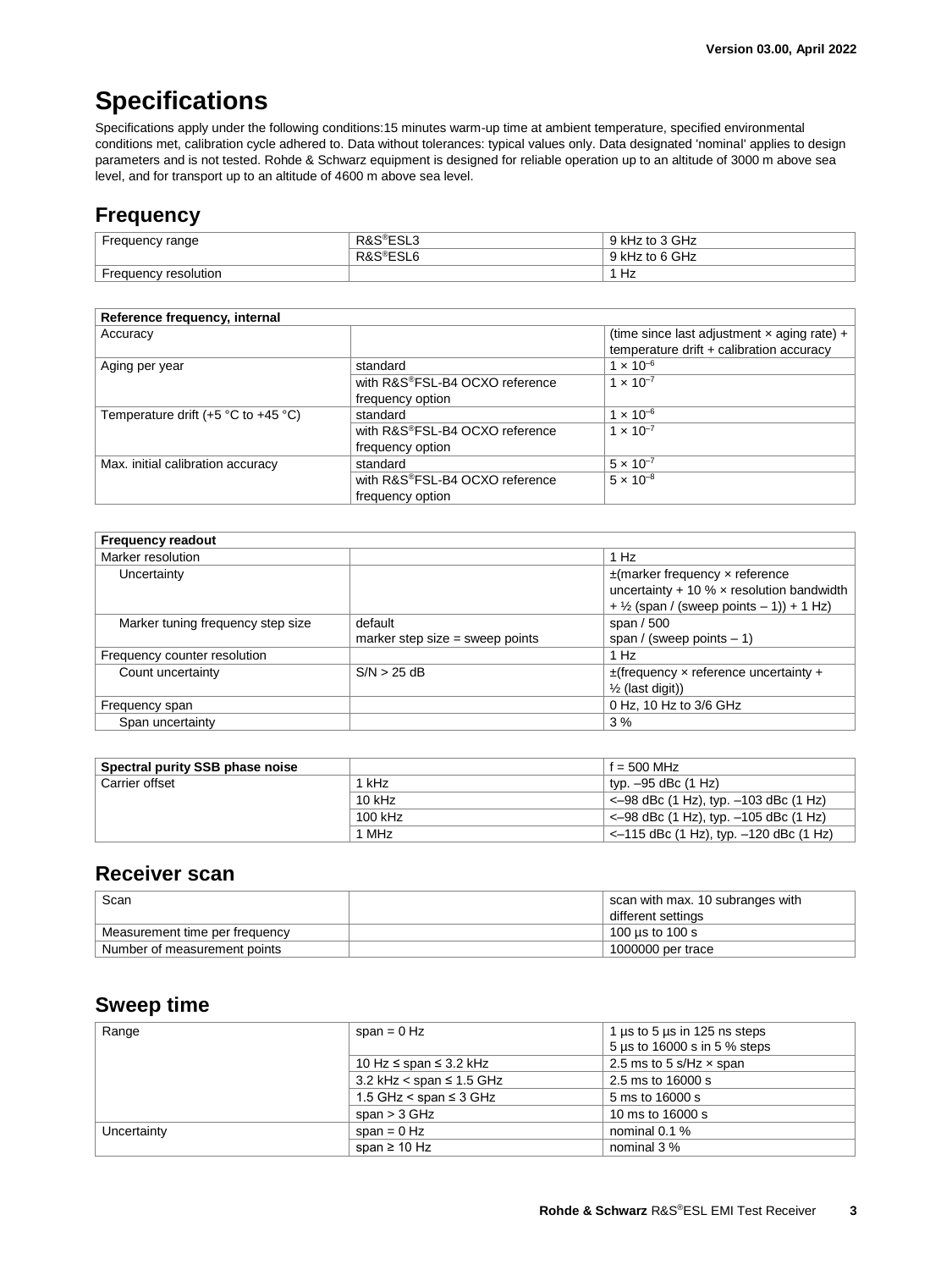### **IF and resolution bandwidths**

| IF filter and sweep filters |                             |                                    |
|-----------------------------|-----------------------------|------------------------------------|
| 3 dB bandwidths             |                             | 10 Hz to 10 MHz in 1/3 sequence    |
|                             | receiver mode and zero span | 20 MHz additionally                |
| Bandwidth uncertainty       |                             | nominal $<$ 3 %                    |
| Shape factor 60 dB:3 dB     |                             | nominal <5 (Gaussian type filters) |

| <b>EMI filters</b>      |  |                              |
|-------------------------|--|------------------------------|
| 6 dB bandwidths         |  | 200 Hz, 9 kHz, 120 kHz, 1MHz |
| Bandwidth uncertainty   |  | nominal $<$ 3 %              |
| Shape factor 60 dB:3 dB |  | nominal <6                   |
|                         |  |                              |

| FFT filters (analyzer mode only) |                                  |  |
|----------------------------------|----------------------------------|--|
| 3 dB bandwidths                  | l 1 Hz to 30 kHz in 1/3 seauence |  |
| Bandwidth uncertainty            | $^{\circ}$ nominal 5 %.          |  |
| Shape factor 60 dB:3 dB          | nominal 2.5                      |  |

| <b>Channel filters</b> |                                                                                          |
|------------------------|------------------------------------------------------------------------------------------|
| <b>Bandwidths</b>      | 100, 200, 300; 500 Hz;                                                                   |
|                        | 1; 1.5; 2; 2.4; 2.7; 3; 3.4; 4; 4.5; 5; 6; 8.5; 9 kHz                                    |
|                        | 10; 12.5; 14; 15; 16; 18 (RRC); 20; 21; 24.3 (RRC); 25; 30; 50; 100; 150; 192; 200; 300; |
|                        | 500 kHz                                                                                  |
|                        | 1; 1.228; 1.28 (RRC); 1.5; 2; 3;3.84 (RRC); 4.096 (RRC); 5 MHz                           |
|                        | $(RRC = root raised cosine)$                                                             |

| $\vert$ Video bandwidths (analyzer mode only) $\vert$ 1-pole lowpass RC filters | $\vert$ 1 Hz to 10 MHz in 1/3 sequence |
|---------------------------------------------------------------------------------|----------------------------------------|
|                                                                                 |                                        |

| Signal analysis bandwidth | ` 28 MHz<br>nominal |
|---------------------------|---------------------|
|---------------------------|---------------------|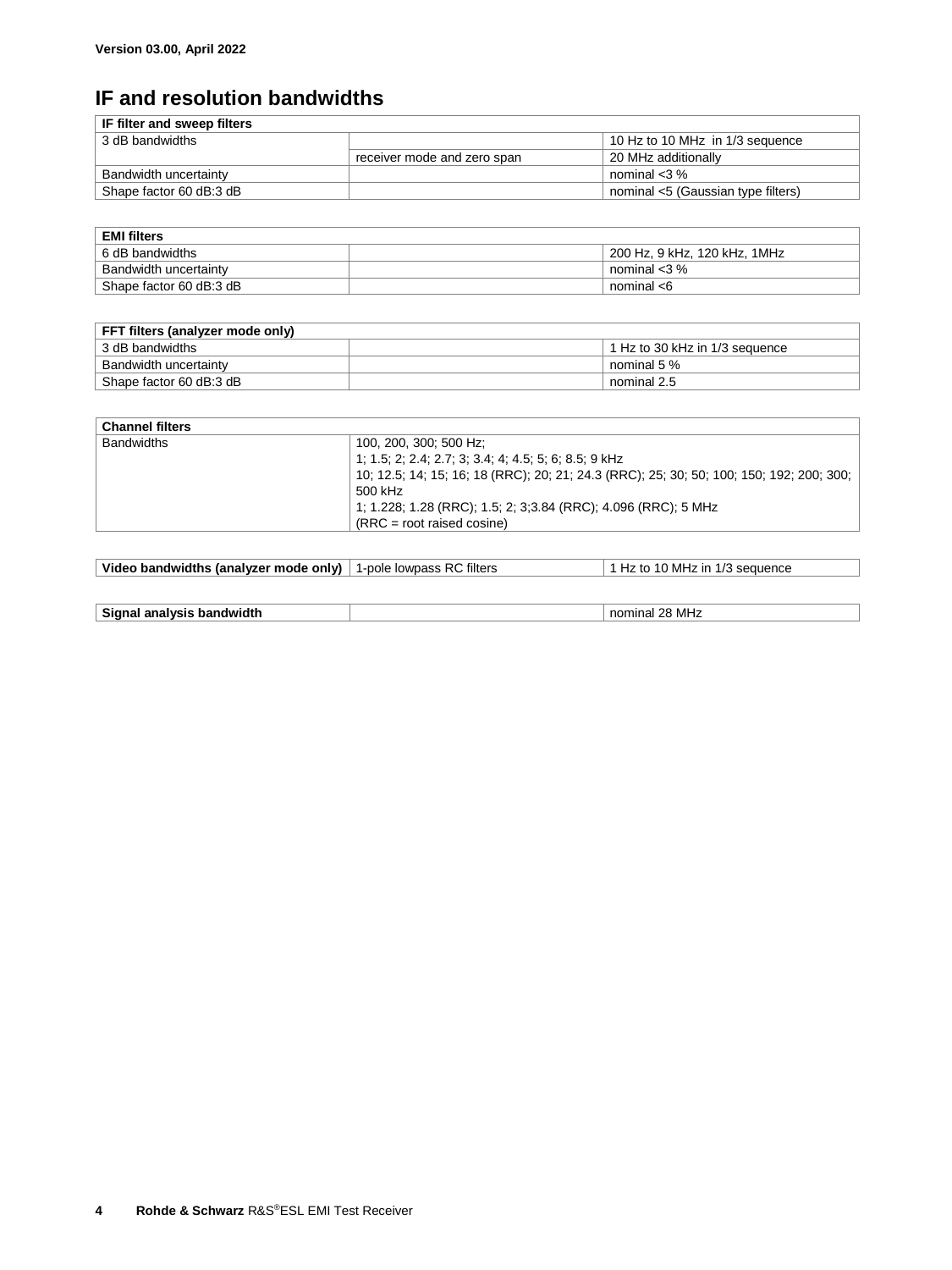#### **Level**

Display range and the contract of the displayed noise floor to +20 dBm

| Maximum rated input level |                   |                        |
|---------------------------|-------------------|------------------------|
| DC voltage                |                   | 50 V                   |
| CW RF power               |                   | 30 dBm $(= 1 W)$       |
| Peak RF power             |                   | 36 dBm $(= 4 W)$ < 3 s |
| Max. pulse voltage        |                   | 150 V                  |
| Max. pulse energy         | pulse width 10 us | $10 \text{ mWs}$       |

| Intermodulation                 |                                                                                |                                      |
|---------------------------------|--------------------------------------------------------------------------------|--------------------------------------|
| Third-order intermodulation     | intermodulation-free dynamic range, level 2 x -20 dBm, reference level -10 dBm |                                      |
|                                 | $f_{\text{in}}$ < 30 MHz                                                       | $>54$ dBc (TOI +7 dBm, typ. +12 dBm) |
|                                 | $f_{\text{in}} \geq 30$ MHz                                                    | $>60$ dBc (TOI +10 dBm, typ +18 dBm) |
| Second harmonic intercept (SHI) | 20 MHz $\leq$ f <sub>in</sub> $\leq$ 3 GHz                                     | nominal +35 dBm                      |
| dB compression of input mixer   | 0 dB RF attenuation, preamplifier $=$ OFF,                                     | nominal +5 dBm                       |
|                                 | $f > 200$ MHz                                                                  |                                      |

| Displayed average noise level (DANL, analyzer mode) |                                                                          |                                   |  |
|-----------------------------------------------------|--------------------------------------------------------------------------|-----------------------------------|--|
|                                                     | 0 dB RF attenuation, termination 50 $\Omega$ , RBW = 1 kHz, VBW = 1 Hz,  |                                   |  |
|                                                     | sample detector, log scaling, tracking generator OFF, normalized to 1 Hz |                                   |  |
|                                                     | frequency                                                                | $preamplifier = OFF$              |  |
|                                                     | 9 kHz to 1 MHz                                                           | <-115 dBm (1 Hz)                  |  |
|                                                     | 1 MHz to 10 MHz                                                          | $<-120$ dBm $(1 \text{ Hz})$      |  |
|                                                     | 10 MHz to 50 MHz                                                         | $<-130$ dBm $(1$ Hz)              |  |
|                                                     | 50 MHz to 3 GHz                                                          | <-140 dBm (1 Hz)                  |  |
|                                                     | 3 GHz to 5 GHz                                                           | $<-136$ dBm $(1$ Hz)              |  |
|                                                     | 5 GHz to 6 GHz                                                           | $<-130$ dBm $(1$ Hz)              |  |
|                                                     | with R&S®FSL-B22 option                                                  |                                   |  |
|                                                     | frequency                                                                | $preamplifier = ON$               |  |
|                                                     | 9 kHz to 1 MHz                                                           | $<-130$ dBm $(1$ Hz)              |  |
|                                                     | 1 MHz to 10 MHz                                                          | $<-135$ dBm $(1$ Hz)              |  |
|                                                     | 10 MHz to 50 MHz                                                         | $<-145$ dBm $(1$ Hz)              |  |
|                                                     | 50 MHz to 3 GHz                                                          | $<-152$ dBm $(1 Hz)$              |  |
|                                                     | 3 GHz to 5 GHz                                                           | $<-146$ dBm $(1$ Hz)              |  |
|                                                     | 5 GHz to 6 GHz                                                           | <-140 dBm (1 Hz)                  |  |
|                                                     | frequency                                                                | preamplifier = ON, typical values |  |
|                                                     | 500 MHz                                                                  | $-162$ dBm $(1$ Hz)               |  |
|                                                     | 1 GHz                                                                    | $-160$ dBm $(1$ Hz)               |  |
|                                                     | 3 GHz                                                                    | $-158$ dBm $(1$ Hz)               |  |
|                                                     | 6 GHz                                                                    | $-147$ dBm $(1$ Hz)               |  |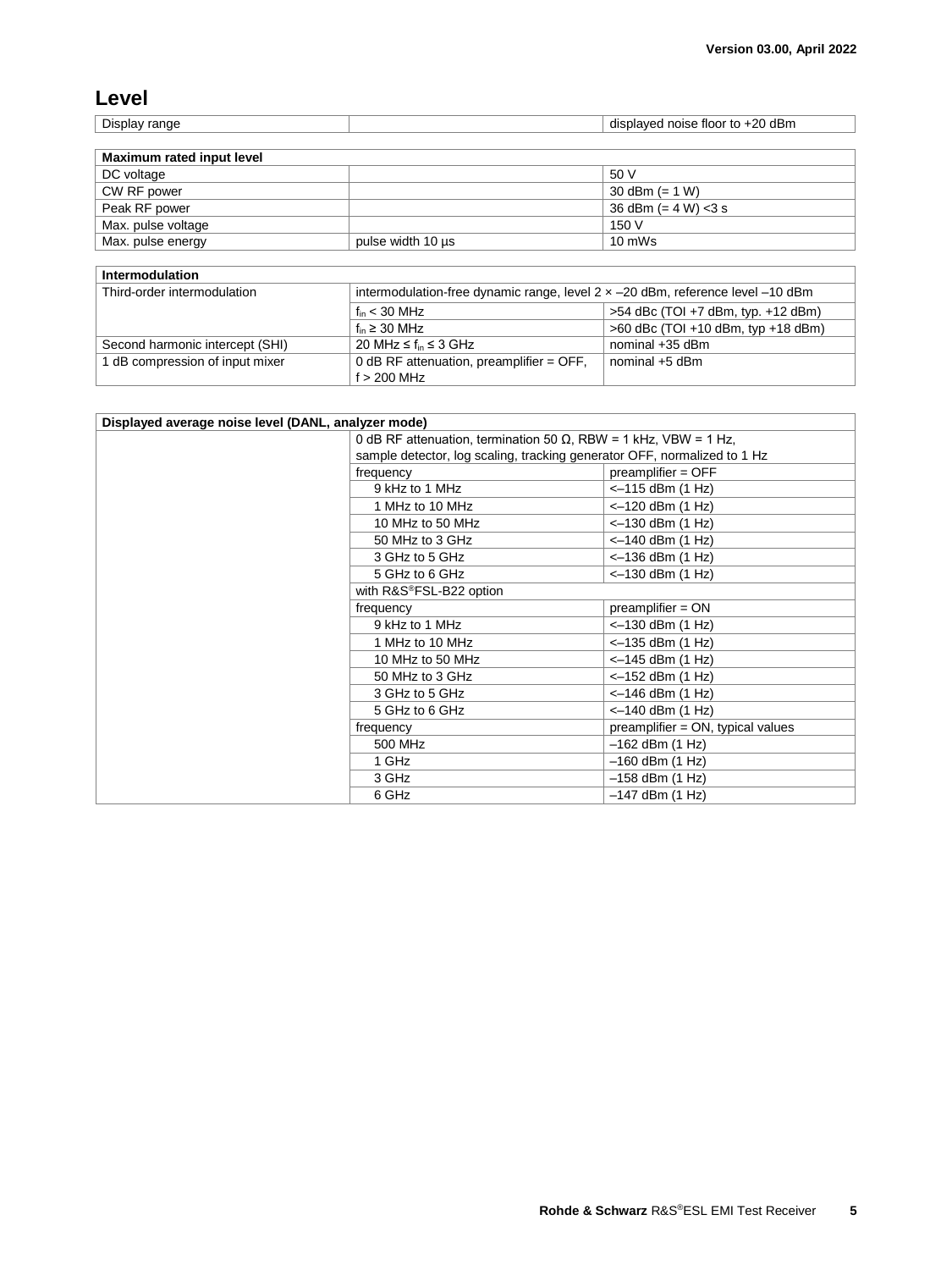| Noise indication (receiver mode, nominal values, calculated from DANL data) |                                                                           |                                   |
|-----------------------------------------------------------------------------|---------------------------------------------------------------------------|-----------------------------------|
|                                                                             | RF attenuation = 0 dB, termination = 50 $\Omega$ , average (AV) detector, |                                   |
|                                                                             | tracking generator $=$ OFF                                                |                                   |
|                                                                             | frequency                                                                 | preamplifier = OFF                |
|                                                                             | 9 kHz to 150 kHz, BW = 200 Hz                                             | $<$ 15 dB $\mu$ V                 |
|                                                                             | 150 kHz to 1 MHz, BW = $9$ kHz                                            | <32 dBµV                          |
|                                                                             | 1 MHz to 10 MHz, $BW = 9$ kHz                                             | <27 dBµV                          |
|                                                                             | 10 MHz to 30 MHz, BW = $9$ kHz                                            | <17 dBµV                          |
|                                                                             | 30 MHz to 50 MHz, BW = 120 kHz                                            | $<$ 28 dB $\mu$ V                 |
|                                                                             | 50 MHz to 1 GHz, BW = 120 kHz                                             | $<$ 18 dB $\mu$ V                 |
|                                                                             | 1 GHz to 3 GHz, $BW = 1$ MHz                                              | <27 dBµV                          |
|                                                                             | 3 GHz to 5 GHz, $BW = 1$ MHz                                              | <31 dBµV                          |
|                                                                             | 5 GHz to 6 GHz, $BW = 1$ MHz                                              | <37 dBµV                          |
|                                                                             | with R&S®FSL-B22 option                                                   |                                   |
|                                                                             | frequency                                                                 | $preamplifier = ON$               |
|                                                                             | 9 kHz to 150 kHz, BW = 200 Hz                                             | <0 dBµV                           |
|                                                                             | 150 kHz to 1 MHz, BW = $9$ kHz                                            | <17 dBµV                          |
|                                                                             | 1 MHz to 10 MHz, $BW = 9$ kHz                                             | $<$ 12 dB $\mu$ V                 |
|                                                                             | 10 MHz to 30 MHz, BW = $9$ kHz                                            | <2 dBµV                           |
|                                                                             | 30 MHz to 50 MHz, BW = 120 kHz                                            | $<$ 13 dB $\mu$ V                 |
|                                                                             | 50 MHz to 1 GHz, BW = 120 kHz                                             | <6 dBµV                           |
|                                                                             | 1 GHz to 3 GHz, $BW = 1$ MHz                                              | $<$ 15 dB $\mu$ V                 |
|                                                                             | 3 GHz to 5 GHz, $BW = 1$ MHz                                              | <21 dBµV                          |
|                                                                             | 5 GHz to 6 GHz, BW = 1 MHz                                                | <27 dBuV                          |
|                                                                             | frequency                                                                 | preamplifier = ON, typical values |
|                                                                             | 500 MHz, BW = 120 kHz                                                     | <-4dBµV                           |
|                                                                             | 1 GHz, $BW = 120$ kHz                                                     | $<-2$ dB $\mu$ V                  |
|                                                                             | $3 GHz$ , BW = 1 MHz                                                      | <9 dBµV                           |
|                                                                             | $6$ GHz, BW = 1 MHz                                                       | <20dBµV                           |
| Increase of DANL relative to AV display                                     | max. peak                                                                 | typ. $+11$ dB                     |
|                                                                             | <b>RMS</b>                                                                | typ. $+1$ dB                      |
|                                                                             | quasi peak                                                                |                                   |
|                                                                             | band A                                                                    | typ. $+3$ dB                      |
|                                                                             | band B                                                                    | typ. $+4$ dB                      |
|                                                                             | bands C and D                                                             | typ. $+6$ dB                      |

| <b>Spurious responses</b>                  |                                            |                            |
|--------------------------------------------|--------------------------------------------|----------------------------|
| Image response                             | $f_{in} - 2 \times 48.375$ MHz             | $<-80$ dBc, typ. $-90$ dBc |
|                                            | $f_{in} - 2 \times 838.375$ MHz            | $<-80$ dBc, typ. $-90$ dBc |
|                                            | $f_{in}$ – 2 × 7158.375 MHz                | typ. $-60$ dBc             |
| Intermediate frequency response            | 48.375 MHz, 838.375 MHz,                   | $<-60$ dBc, typ. $-80$ dBc |
|                                            | 7158.375 MHz                               |                            |
| Residual spurious response                 | $f > 30$ MHz, without input signal,        | $<-90$ dBm                 |
|                                            | RF attenuation = $0$ dB, RBW $\leq 10$ kHz |                            |
| Local oscillator related spurious response | offset from carrier <100 kHz               | typ. $-60$ dBc             |
|                                            | offset from carrier ≥100 kHz               | $<-60$ dBc                 |
| Other interfering signals:                 |                                            |                            |
| A/D conversion related spurious            |                                            | typ. $<-70$ dBc            |
| response                                   |                                            |                            |
| Subharmonic of 1st LO                      | spur at 7158.375 MHz $- 2 \times f_{in}$   | typ. $-60$ dBc             |
| Harmonic of 1st LO                         | mixer level $<-10$ dBm                     | typ. $-60$ dBc             |
|                                            | (spur at $f_{in}$ – 3579.1875 MHz)         |                            |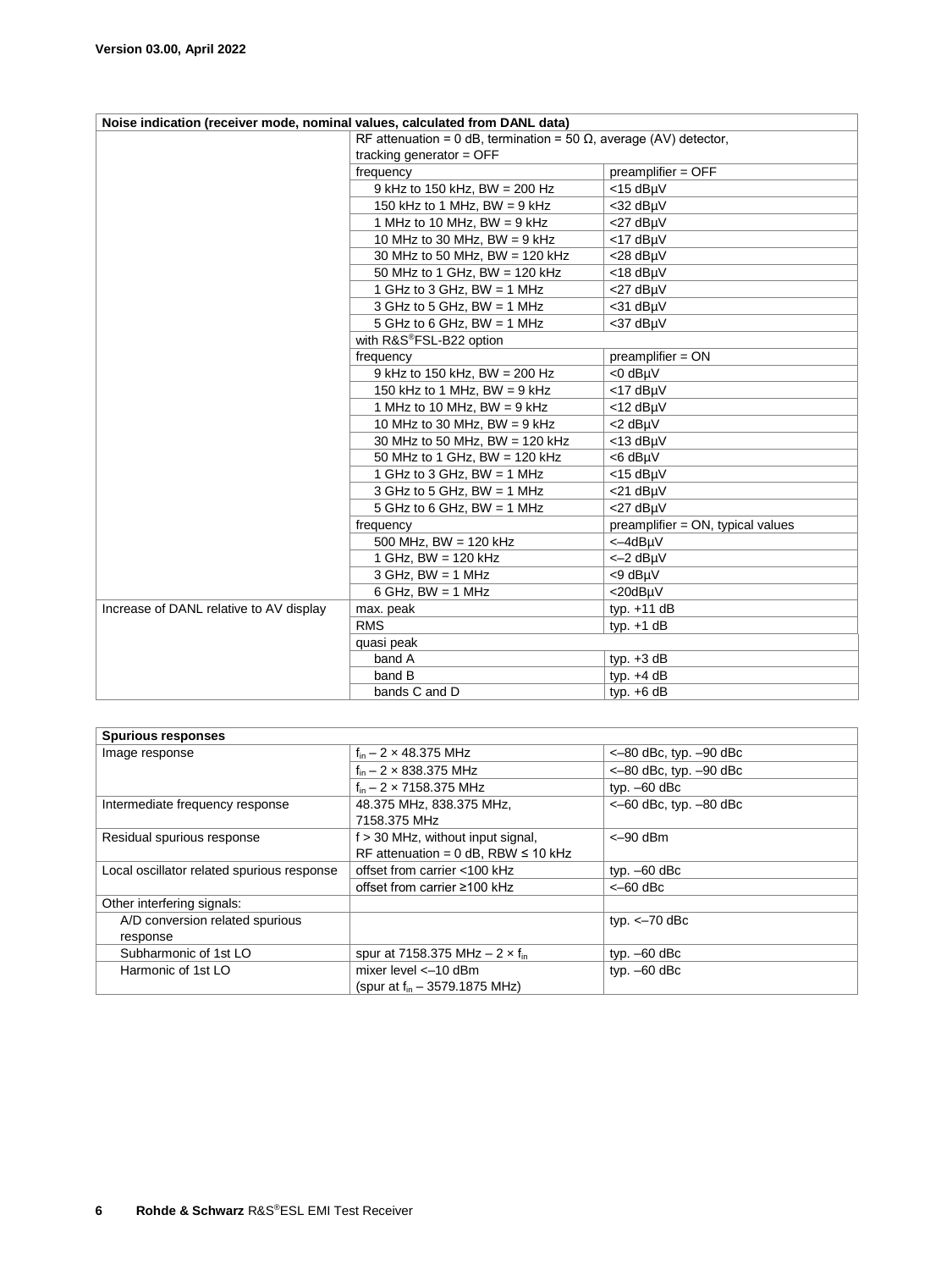| Level display (analyzer mode)    |                           |                                                                            |
|----------------------------------|---------------------------|----------------------------------------------------------------------------|
| Logarithmic level axis           |                           | 10 dB to 100 dB                                                            |
| Linear level axis                |                           | 0 % to 100 %/10 divisions                                                  |
| Number of traces                 |                           | 4                                                                          |
| Trace detectors                  |                           | max. peak, min. peak, auto peak, sample,<br>RMS, CISPR-AV, CISPR-RMS quasi |
|                                  |                           | peak, average                                                              |
| Number of measurement points     | default value             | 501                                                                        |
|                                  | range                     | 125 to 32001                                                               |
|                                  |                           | in steps of about a factor of 2                                            |
| Trace functions                  |                           | clear/write, max. hold, average, min. hold,                                |
|                                  |                           | view                                                                       |
| Setting range of reference level | logarithmic level display | $-80$ dBm to 20 dBm                                                        |
|                                  |                           | in steps of 2 dB, 5 dB or 10 dB                                            |
|                                  | linear level display      | -80 dBm to 20 dBm, 0 % to 100 %                                            |
| Units of level axis              | logarithmic level display | dBm, dBmV, dBµV, dBµA, dBpW                                                |
|                                  | linear level display      | $\mu$ V, mV, V, $\mu$ A, mA, A, pW, nW, $\mu$ W, mW,<br>W                  |

| Level display (receiver mode) |                                 |                                       |
|-------------------------------|---------------------------------|---------------------------------------|
| Screen                        |                                 | bargraph display + diagram            |
| Level display                 | digital                         | numeric; 0.01 dB resolution           |
|                               | analog                          | bargraph display, separately for each |
|                               |                                 | detector                              |
| Detectors                     | max. 4 selectable               | max. peak, min. peak, RMS, average,   |
|                               |                                 | CISPR-AV, CISPR-RMS, quasi peak       |
| <b>EMI</b> detectors          | quasi peak, CISPR-AV, CISPR-RMS | weighting in line with CISPR 16-1-1   |
| Measurement time              | selectable                      | 50 µs to 100 s                        |
| Units of level axis           | logarithmic level display       | dBm, dBµV, dBmV, dBµA, dBpW, dBpT     |
| RF spectrum                   |                                 |                                       |
| Logarithmic level axis        |                                 | 10 dB to 200 dB, in steps of 10       |
| Frequency axis                | selectable                      | linear or logarithmic                 |
| Number of traces              |                                 | 6                                     |

| Level measurement uncertainty               |                                          |                         |
|---------------------------------------------|------------------------------------------|-------------------------|
|                                             | 95 % confidence level, +20 °C to +30 °C, |                         |
|                                             | $S/N > 16$ dB, 0 dB to $-50$ dB from     |                         |
|                                             | reference level                          |                         |
|                                             | 10 MHz $\le$ f $\le$ 3 GHz               | $<$ 0.5 dB              |
|                                             | $3$ GHz < $f \le 6$ GHz                  | $< 0.8$ dB              |
| Absolute uncertainty at 65.83 MHz           |                                          | $< 0.3$ dB              |
| Frequency response $(+20 °C)$ to $+30 °C$ ) | $9$ kHz $\leq$ f < 30 kHz                | nominal 1.5 dB          |
|                                             | $30$ kHz ≤ f ≤ 3 GHz                     | $<$ 0.5 dB, typ. 0.3 dB |
|                                             | $3 GHz < f \le 6 GHz$                    | $<$ 0.8 dB, typ. 0.3 dB |
| Attenuator uncertainty                      |                                          | $< 0.3$ dB              |
| Uncertainty of reference level setting      |                                          | nominal $< 0.1$ dB      |

| Display nonlinearity            |                         |                   |
|---------------------------------|-------------------------|-------------------|
| Logarithmic level display       | S/N > 16 dB             |                   |
|                                 | 0 dB to $-50$ dB        | $< 0.2$ dB        |
| Bandwidth switching uncertainty | reference: RBW = 10 kHz | ∣ nominal <0.1 dB |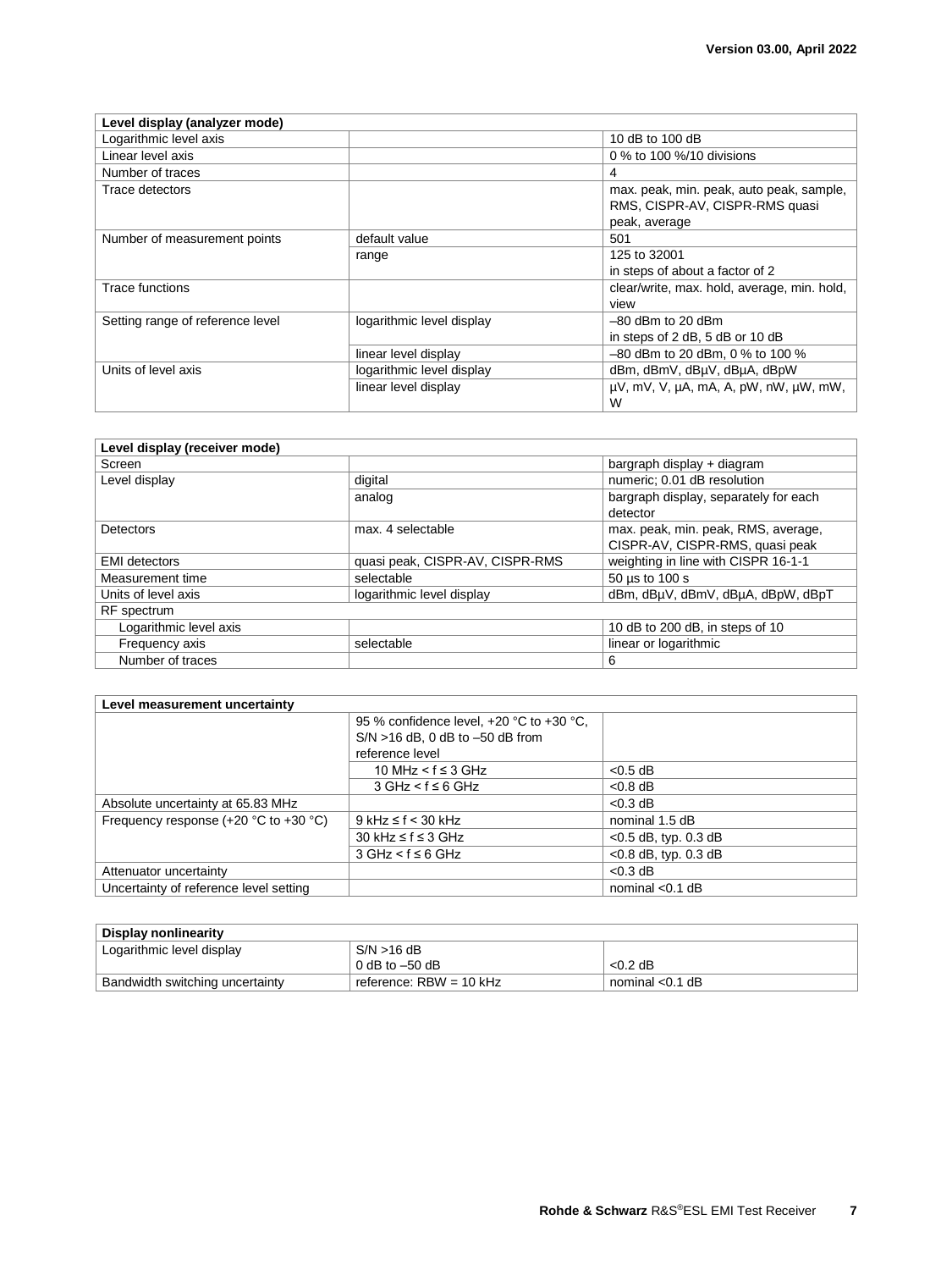### **Trigger functions**

| Trigger                        |                                        |
|--------------------------------|----------------------------------------|
| ு — ப<br>source<br>riaaer<br>. | power<br>video, external,<br>tree run, |
| External trigger level         | leve                                   |

### **I/Q data**

| Interface        |                      | LAN                      |
|------------------|----------------------|--------------------------|
|                  | R&S®FSL-B10          | LAN or GPIB              |
| Memory length    |                      | max, 512 ksample I and Q |
| Sample rate      |                      | 10 kHz to 65.8 MHz       |
| Signal bandwidth | sample rate 65.8 MHz | ' nominal 28 MHz         |

### **Inputs and outputs**

| <b>RF</b> input  |                               |                             |
|------------------|-------------------------------|-----------------------------|
| Impedance        |                               | 50 $\Omega$                 |
| Connector        |                               | N female                    |
| <b>VSWR</b>      | RF attenuation $\geq 10$ dB   |                             |
|                  | 10 MHz ≤ f ≤ 1 GHz            | nominal 1.2                 |
|                  | $1$ GHz $\leq$ f $\leq$ 6 GHz | nominal 1.5                 |
| Input attenuator |                               | 0 dB to 50 dB in 5 dB steps |

| <b>AF output</b>     |  |                            |
|----------------------|--|----------------------------|
| Connector            |  | 3.5 mm mini jack           |
| Output impedance     |  | $<$ 100 $\Omega$           |
| Open-circuit voltage |  | up to 1.5 V, adjustable up |

| <b>Tracking generator</b> |                                             |                                |
|---------------------------|---------------------------------------------|--------------------------------|
| Tracking generator        | models .13 and .16 only                     | N female, 50 $\Omega$          |
| Output level              |                                             | -50 dBm to 0 dBm in 1 dB steps |
| Frequency range           |                                             | 1 MHz to 3 GHz/6 GHz           |
| Dynamic range             | $RF$ attenuation = 0 dB, source power 0 dBm |                                |
|                           | 10 MHz to 2 GHz                             | nominal 80 dB                  |
|                           | 2 GHz to $f_{\text{max}}$                   | nominal 60 dB                  |
| Reverse power             |                                             |                                |
| DC voltage                |                                             | 50 V                           |
| CW RF power               |                                             | 30 dBm $(= 1 W)$               |
| Max. pulse voltage        |                                             | 150 V                          |
| Max. pulse energy (10 µs) |                                             | 10 mWs                         |

| <b>External reference</b> |                 |                         |
|---------------------------|-----------------|-------------------------|
| Connector                 |                 | BNC female, 50 $\Omega$ |
| Input level               |                 | 0 dBm to $+10$ dBm      |
| Output level              | with R&S®FSL-B4 | typ. 0 dBm              |
| Frequency                 |                 | 10 MHz $\pm$ 5 ppm      |

| Ev.<br>l trigger/gate input<br>$-$<br>наг<br>wiggen |                               |  |
|-----------------------------------------------------|-------------------------------|--|
| ∽<br>:nnnectol<br>$$ CTOL $\overline{a}$            | 50 Ω<br><b>BNC</b><br>female. |  |
| .<br>Input level<br>compatible<br>- 1<br>-          |                               |  |

| <b>Probe power</b> |                                      |
|--------------------|--------------------------------------|
|                    | $+15$ V DC, $-12.6$ V DC and ground, |
|                    | max. 150 mA, nominal                 |
|                    |                                      |

| <b>External monitor</b>               |  |     |
|---------------------------------------|--|-----|
| $\overline{\phantom{0}}$<br>Connector |  | VG/ |
|                                       |  |     |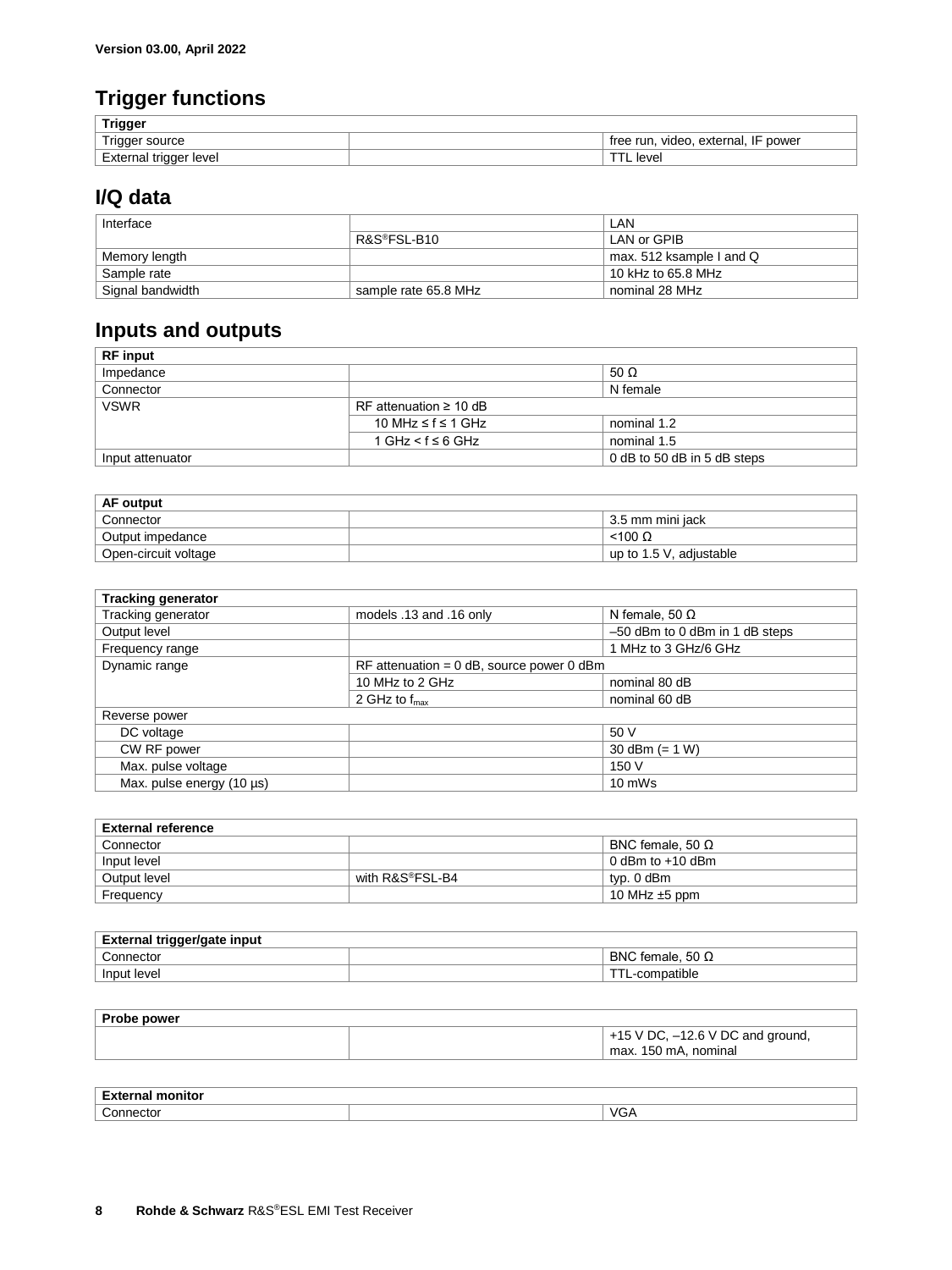### **General data**

| <b>Remote control</b> |                   |                    |
|-----------------------|-------------------|--------------------|
| LAN interface         |                   | 10/100BaseT, RJ-45 |
| IEC/IEEE bus (GPIB)   | R&S®FSL·<br>L-B10 | ີ 1997.ປ<br>וטכ    |

| <b>Display</b>     |                                         |
|--------------------|-----------------------------------------|
| Resolution         | $640 \times 480$ pixels                 |
| Pixel failure rate | $<$ 2 x 10 <sup>-5</sup>                |
|                    |                                         |
| <b>Mass memory</b> |                                         |
| Mass memory        | flash disk (internal), USB memory stick |
|                    | (not supplied)                          |
| Data storage       | >500 instrument settings and traces     |

| Temperature                   |                                                           |
|-------------------------------|-----------------------------------------------------------|
| Operating temperature range   | +0 °C to +50 °C                                           |
| Permissible temperature range | +0 °C to +55 °C                                           |
| Storage temperature range     | $-40$ °C to +70 °C                                        |
| Climatic loading              | +25 $\degree$ C/+40 $\degree$ C at 85 % relative humidity |
|                               | (IEC 60068-2-30)                                          |

| <b>Mechanical resistance</b> |            |                                         |
|------------------------------|------------|-----------------------------------------|
| Vibration                    | sinusoidal | IEC 60068-2-6                           |
|                              | random     | IEC 60068-2-64                          |
| Shock                        |            | 40 g shock spectrum,                    |
|                              |            | in line with MIL-STD-810E, method 516.4 |
|                              |            | procedure 1, IEC 60068-2-27             |

| Power supply                         |                          |                                                                     |
|--------------------------------------|--------------------------|---------------------------------------------------------------------|
| Input voltage range, AC, nominal     |                          | 100 V to 240 V                                                      |
| AC supply frequency                  |                          | 50 Hz to 400 Hz                                                     |
| Input current, AC                    |                          | 0.9 A to 0.3 A                                                      |
| Input voltage range, DC, nominal     | R&S <sup>®</sup> FSL-B30 | 10 V to 28 V                                                        |
| Input current, DC                    | R&S <sup>®</sup> FSL-B30 | 8.0 A to 2.2 A                                                      |
| Power consumption                    |                          | typ. 45 W, max. 65 W with all options                               |
| Safety                               |                          | IEC 61010-1, EN 61010-1, UL 61010B-1,                               |
|                                      |                          | CSA C22.2 No. 1010-1                                                |
| Test mark                            |                          | VDE, CSA, CSA-NRTL                                                  |
| <b>EMC</b>                           |                          | EMC Directive 2004/108/EC including:                                |
|                                      |                          | EN 61326 class B (emission)                                         |
|                                      |                          | CISPR 11/EN 55011/group 1                                           |
|                                      |                          | class B (emission)                                                  |
|                                      |                          | EN 61326 table A.1 (immunity,                                       |
|                                      |                          | industrial)                                                         |
| Dimensions (W $\times$ H $\times$ D) | with handle              | 408.8 mm × 158.1 mm × 465.3 mm                                      |
|                                      |                          | $(16.09 \text{ in} \times 6.22 \text{ in} \times 18.32 \text{ in})$ |
|                                      | without handle           | 342.3 mm × 158.1 mm × 367.0 mm                                      |
|                                      |                          | $(13.48 \text{ in} \times 6.22 \text{ in} \times 14.45 \text{ in})$ |
| Weight                               | without options          | $<$ 7 kg ( $<$ 15.43 lb)                                            |
|                                      | with battery pack        | <8 kg (<17.64 lb)                                                   |

| Reg<br>interval<br>calibration.<br>ame<br>enaec |                                            | 1102'<br>/Uai |
|-------------------------------------------------|--------------------------------------------|---------------|
|                                                 | reference<br>external<br>oneration<br>with | years<br>--   |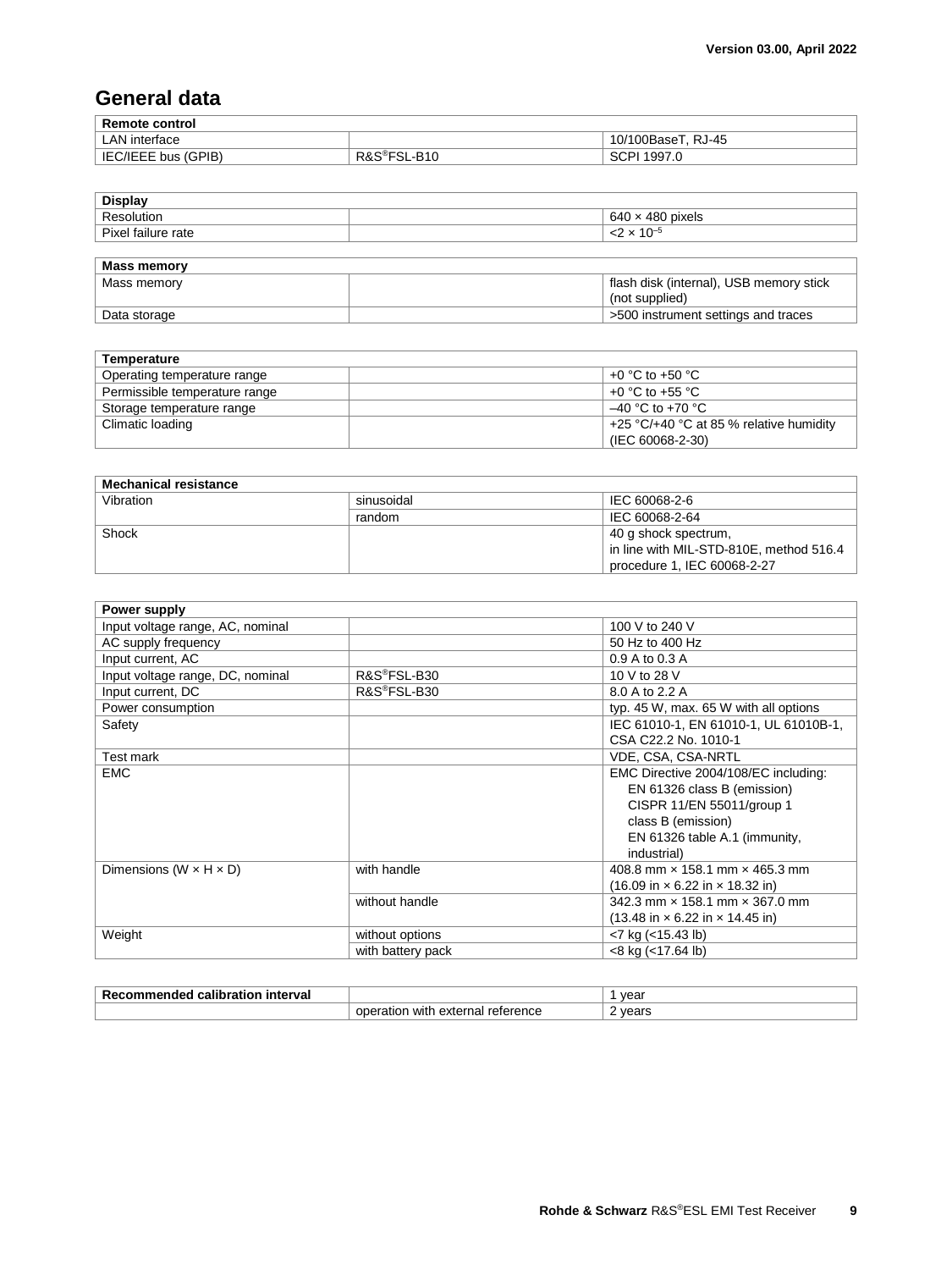### **R&S®FSL-B5 additional interfaces**

| User port |                                    |
|-----------|------------------------------------|
| Connector | 9-pin D-Sub male                   |
| Output    | TTL-compatible, 0 V/5 V max. 15 mA |
| Input     | TTL-compatible, max. 5 V           |
|           |                                    |

| Noise source control |                                    |
|----------------------|------------------------------------|
| Connector            | <b>BNC</b> female                  |
| Output               | 0 V/28 V, max. 100 mA, switchable, |
|                      | supply for noise source            |
|                      |                                    |

| <b>Power sensor</b> |                                        |
|---------------------|----------------------------------------|
| Connector           | 6-pin LEMOSA female for supported      |
|                     | R&S <sup>®</sup> NRP-Zxx power sensors |

| <b>IF/video out</b>                 |                                                                                     |                                            |
|-------------------------------------|-------------------------------------------------------------------------------------|--------------------------------------------|
| Connector                           |                                                                                     | BNC female, 50 $\Omega$                    |
| IF out                              |                                                                                     |                                            |
| <b>Bandwidth</b>                    |                                                                                     | nominal 28 MHz                             |
| IF frequency                        | RBW 20 MHz,                                                                         | 17.45833 MHz (nominal) ±2 MHz,             |
|                                     | center frequency > 20 MHz, span 0 Hz                                                | dependent on center frequency              |
| Output level (gain versus RF input) | RF attenuation 0 dB, RF preamplifier = OFF, span 0 Hz, RBW 20 MHz                   |                                            |
|                                     | center frequency                                                                    |                                            |
|                                     | 100 MHz                                                                             | approx. $+3$ dB                            |
|                                     | 3 GHz                                                                               | approx. $-1$ dB                            |
|                                     | 6 GHz                                                                               | approx. $-7$ dB                            |
| Video out                           |                                                                                     |                                            |
| <b>Bandwidth</b>                    |                                                                                     | equal to VBW setting, max. RBW/2           |
| Output scaling                      |                                                                                     | log scaling with display scale set to log, |
|                                     |                                                                                     | lin scaling with display scale set to lin  |
| Output level                        | center frequency >10 MHz, span 0 Hz, signal at reference level and center frequency |                                            |
|                                     | video 1 V                                                                           | 1 V $\pm$ 10 % (open circuit) (nominal)    |
|                                     | video 200 mV                                                                        | 200 mV ±10 % (open circuit) (nominal)      |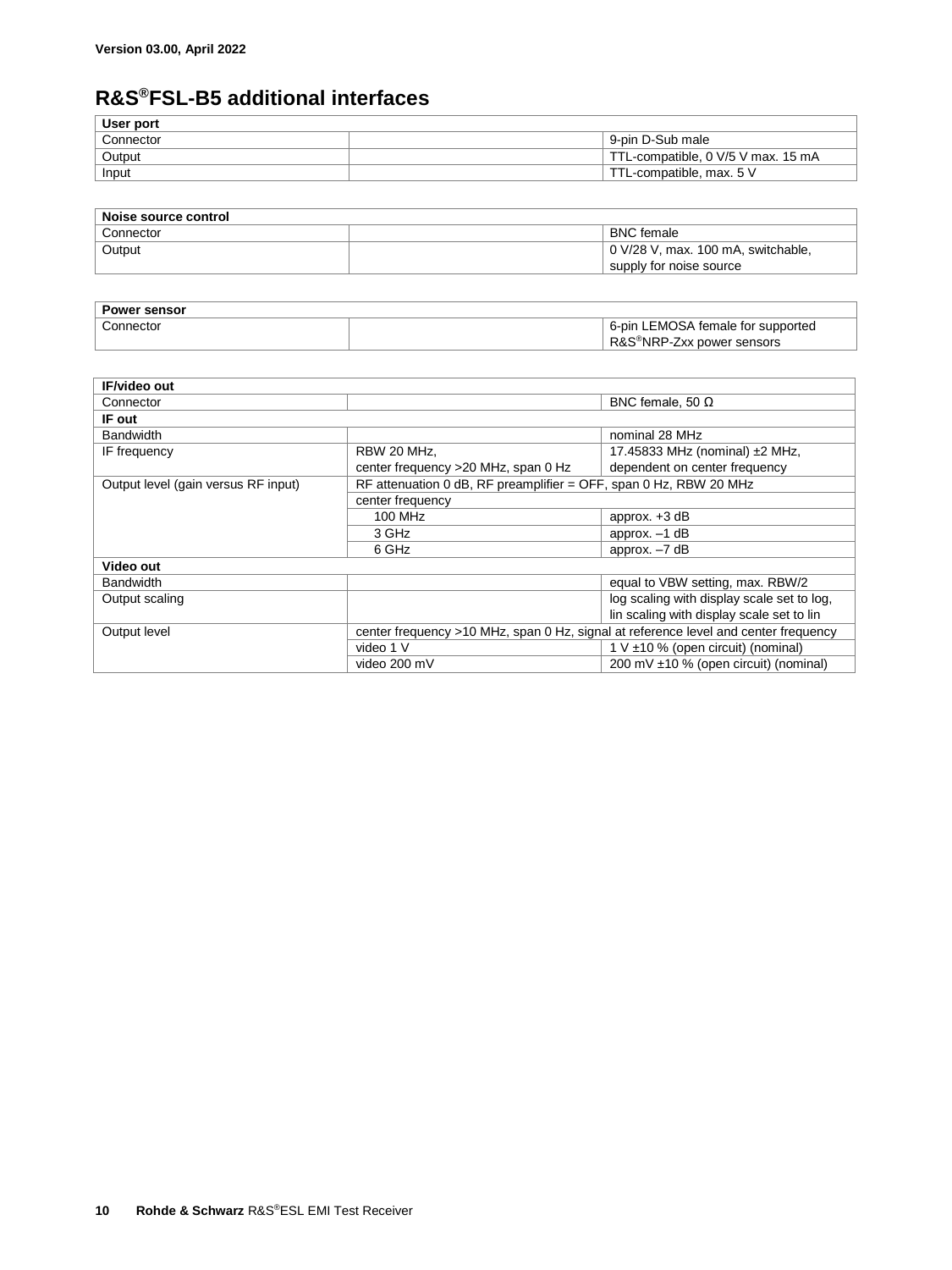### **R&S®FSL-K7 AM/FM/φM measurement demodulator**

| Measurement of analog modulation signals |                                                                                           |                                     |
|------------------------------------------|-------------------------------------------------------------------------------------------|-------------------------------------|
| Demodulation bandwidth                   |                                                                                           | 100 Hz to 6.4 kHz, binary steps     |
|                                          |                                                                                           | 12.5 kHz to 1.6 MHz, binary steps   |
|                                          |                                                                                           | 3 MHz, 5 MHz, 8 MHz, 10 MHz, 18 MHz |
| Recording length                         | maximum                                                                                   | 512 ksample                         |
| Recording time                           | demodulation bandwidth                                                                    |                                     |
|                                          | 100 Hz                                                                                    | 3276.8 s                            |
|                                          | $6.4$ kHz                                                                                 | 51.2 s                              |
|                                          | 12.5 kHz                                                                                  | 26.6 s                              |
|                                          | $1.6$ MHz                                                                                 | 200 ms                              |
|                                          | 3 MHz                                                                                     | $100 \text{ ms}$                    |
|                                          | 5 MHz                                                                                     | 50 ms                               |
|                                          | 8 MHz                                                                                     | $25 \text{ ms}$                     |
|                                          | 10 MHz                                                                                    | $12.5$ ms                           |
|                                          | 18 MHz                                                                                    | $12.5 \text{ ms}$                   |
| Display                                  | frequency versus time (FM), amplitude versus time (AM), phase versus time ( $\varphi$ M), |                                     |
|                                          | RF power versus time, RF spectrum (FFT), AF spectrum (FFT),                               |                                     |
|                                          | table with numeric values for: modulation deviation (peak, RMS), modulation               |                                     |
|                                          | frequency, carrier offset, carrier power (power of unmodulated carrier), THD, SINAD       |                                     |

| AF (modulation frequency) |                                          |  |
|---------------------------|------------------------------------------|--|
| Range                     | $<$ 9 MHz                                |  |
|                           | max. $0.5 \times$ demodulation bandwidth |  |
| Resolution                | 5 digits                                 |  |
| Measurement uncertainty   | 0.1%                                     |  |
| AF filters                |                                          |  |
| Lowpass                   | 3 kHz, 15 kHz, 150 kHz,                  |  |
|                           | 5 %, 10 %, 25 % of demodulation          |  |
|                           | bandwidth                                |  |
| Highpass                  | 50 Hz, 300 Hz                            |  |
| Deemphasis                | 25 µs, 50 µs, 75 µs, 750 µs              |  |

| AM demodulation              |                                                 |                               |
|------------------------------|-------------------------------------------------|-------------------------------|
| Measurement range            | modulation depth                                | 0 % to 100 %                  |
| Modulation depth uncertainty | AF < 1 MHz                                      | <3 % of reading + residual AM |
| <b>Residual AM</b>           | demodulation bandwidth ≤200 kHz, RMS,           | $0.2\%$                       |
|                              | $RF \leq 3$ GHz, RF input level $\geq$          |                               |
|                              | (RF attenuation/dB $-$ 30) dBm                  |                               |
| <b>Distortion</b>            | 10 Hz $\leq$ AF $\leq$ 100 kHz                  | $0.3\%$                       |
| FM rejection                 | $AF \leq 1$ MHz and                             | typ. $1\%$ + residual AM      |
|                              | AF + deviation $\leq$ 0.5 $\times$ demodulation |                               |
|                              | bandwidth                                       |                               |

| <b>FM</b> demodulation |                                                   |                               |
|------------------------|---------------------------------------------------|-------------------------------|
| Measurement range      | frequency deviation                               | $\leq$ 9 MHz                  |
| Deviation uncertainty  | $AF \leq 1$ MHz and                               | <3 % of reading + residual FM |
|                        | AF + deviation $\leq 0.5 \times$ demodulation     |                               |
|                        | bandwidth                                         |                               |
| <b>Residual FM</b>     | demodulation bandwidth ≤100 kHz, RMS,             |                               |
|                        | RF input level $\geq$ (RF attenuation/dB -30) dBm |                               |
|                        | $RF \leq 1$ GHz                                   | 150 Hz                        |
|                        | $RF = 3 GHz$                                      | 200 Hz                        |
| <b>Distortion</b>      | 10 Hz $\leq$ AF $\leq$ 100 kHz,                   | $0.3\%$                       |
|                        | deviation $<$ 400 kHz                             |                               |
| AM rejection           | 100 Hz $\leq$ AF $\leq$ 1 kHz,                    | 30 Hz                         |
|                        | modulation depth 50 %                             |                               |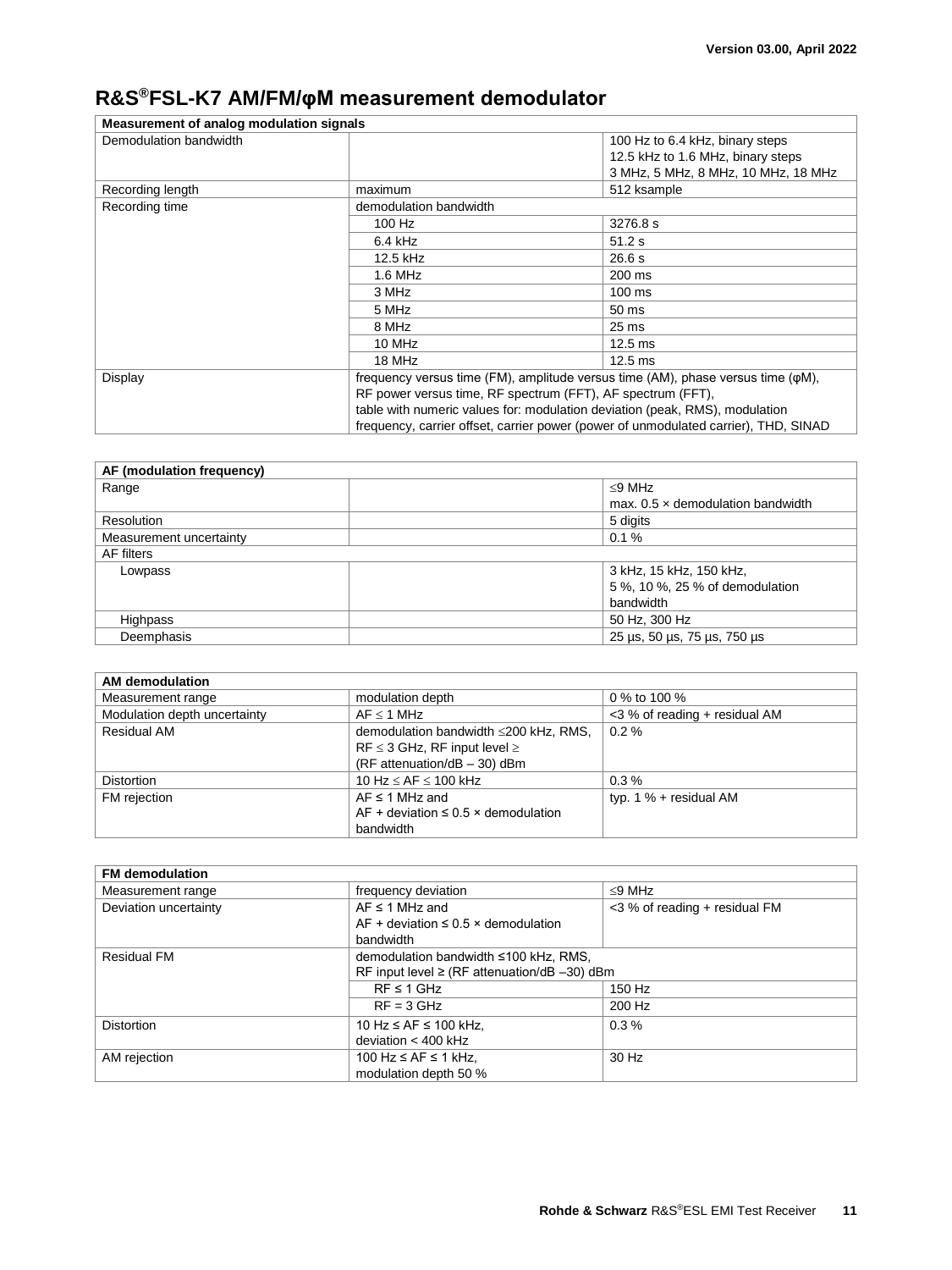| <b>coM</b> demodulation |                                          |                                          |
|-------------------------|------------------------------------------|------------------------------------------|
| AF                      |                                          | $\leq$ 5 MHz.                            |
|                         |                                          | max. $0.5 \times$ demodulation bandwidth |
| Measurement range       | phase deviation                          | $<$ 1000 rad                             |
| Residual <sub>O</sub> M | demodulation bandwidth ≤100 kHz, RMS,    | 5 mrad                                   |
|                         | $RF = 1$ GHz, highpass 300 Hz,           |                                          |
|                         | RF input level $\geq$ (RF attenuation/dB |                                          |
|                         | $-30$ dBm)                               |                                          |

| Carrier power versus time |                                     |                          |
|---------------------------|-------------------------------------|--------------------------|
| Display range             |                                     | noise floor to $+20$ dBm |
| Measurement uncertainty   | unmodulated carrier, $S/N > 16$ dB, | typ. 1 dB                |
|                           | RF: 50 kHz to 3 GHz                 |                          |
| Maximum dynamic range     | demodulation bandwidth 200 kHz      | typ. 75 dB               |
| Display linearity         | $S/N > 16$ dB                       | typ. $0.2$ dB            |

| AF spectrum          |  |              |
|----------------------|--|--------------|
| Span                 |  | ≤9 MHz       |
| Resolution bandwidth |  | Hz to 10 MHz |

| <b>RF</b> spectrum   |            |                |  |
|----------------------|------------|----------------|--|
| Span                 |            | $<$ 18 MHz     |  |
| Resolution bandwidth |            | 1 Hz to 10 MHz |  |
| Shape factor         | 60 dB:3 dB | 2.5. nominal   |  |

| <b>Modulation distortion</b> |                   |  |
|------------------------------|-------------------|--|
| Measurement functions        | THD, SINAD        |  |
| Measurement range            | $-100$ dB to 0 dB |  |
| Resolution                   | $0.01$ dB         |  |
| Measurement uncertainty      | typ. 0.5 dB       |  |
| AF frequency range           | 10 Hz to 5 MHz    |  |

| <b>Trigger</b>               |                                                           |
|------------------------------|-----------------------------------------------------------|
| i rigger<br>tunctions:<br>33 | D.<br>, demodulation<br>level<br>AM.<br>НM.<br>∩M ∩<br>П. |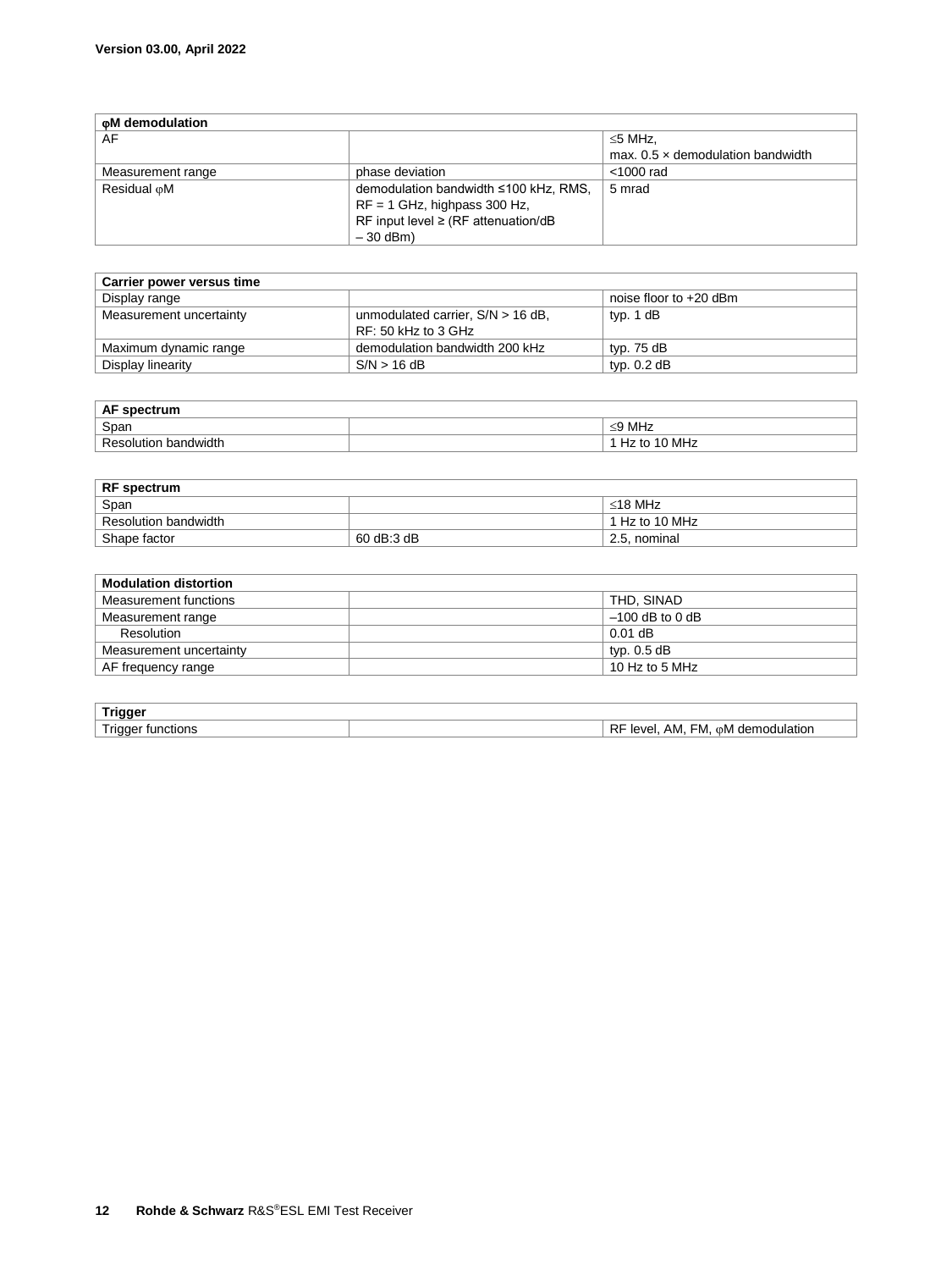### **R&S®FSL-K30 application firmware for noise figure and gain measurements**

#### **Frequency**

| <b>Frequency range</b> | R&S <sup>®</sup> ESL?<br>ఀ౬ఎ∟ు | kHz to 3 GHz<br>100 |
|------------------------|--------------------------------|---------------------|
|                        | R&S®ESI<br>∟ບ∟ເ                | kHz to 6 GHz<br>100 |

| <b>Measurement</b><br>bandwidth | dB)<br>$\overline{10}$<br>, MHz<br>sequence<br>a in<br>to |
|---------------------------------|-----------------------------------------------------------|

#### **Noise figure and gain measurement**

| Noise figure      |                                                |                 |  |
|-------------------|------------------------------------------------|-----------------|--|
| Measurement range |                                                | $0$ dB to 35 dB |  |
| Resolution        |                                                | $0.01$ dB       |  |
| Accuracy          | instrument uncertainty (95 % confidence level) |                 |  |
|                   | frequency range 100 kHz to 10 MHz              |                 |  |
|                   | measurement with external preamplifier         | 0.3 dB          |  |
|                   | (gain 50 dB, noise figure <5 dB),              |                 |  |
|                   | RBW <10 kHz, DUT noise figure                  |                 |  |
|                   | 1 dB to 10 dB and gain $>10$ dB                |                 |  |
|                   | frequency range >10 MHz to 6 GHz               |                 |  |
|                   | measurement with external preamplifier         | 0.3 dB          |  |
|                   | (gain 30 dB, noise figure <5 dB),              |                 |  |
|                   | RBW 1 MHz, DUT noise figure                    |                 |  |
|                   | 1 dB to 10 dB and gain > 10 dB                 |                 |  |
|                   | R&S®FSL-B22 (internal preamplifier)            | 0.3 dB          |  |
|                   | active, measurement with external              |                 |  |
|                   | preamplifier (gain 20 dB, noise figure         |                 |  |
|                   | $<$ 5 dB).                                     |                 |  |
|                   | RBW 1 MHz, DUT noise figure                    |                 |  |
|                   | 1 dB to 10 dB and gain > 10 dB                 |                 |  |

| Gain              |                                        |                 |
|-------------------|----------------------------------------|-----------------|
| Measurement range |                                        | $0$ dB to 60 dB |
| Resolution        |                                        | $0.01$ dB       |
| Accuracy          | frequency range 100 kHz to 10 MHz      |                 |
|                   | measurement with external preamplifier | $0.2$ dB        |
|                   | (gain 50 dB, noise figure <5 dB),      |                 |
|                   | RBW < 10 kHz                           |                 |
|                   | frequency range >10 MHz to 6 GHz       |                 |
|                   | measurement with external preamplifier | $0.2$ dB        |
|                   | (gain 30 dB, noise figure <5 dB),      |                 |
|                   | RBW 1 MHz                              |                 |

#### **Required hardware**

| Spectrum analyzer      |                                                |                                            |
|------------------------|------------------------------------------------|--------------------------------------------|
| Noise source supply    | via 28 V connector on rear panel of<br>R&S®FSL | R&S®FSL-B5                                 |
| Noise source           | recommendation                                 | NoiseCom NC346                             |
| Preamplifier, external | frequency range 100 kHz to 3/6 GHz             | gain approx. 30 dB, noise figure max. 5 dB |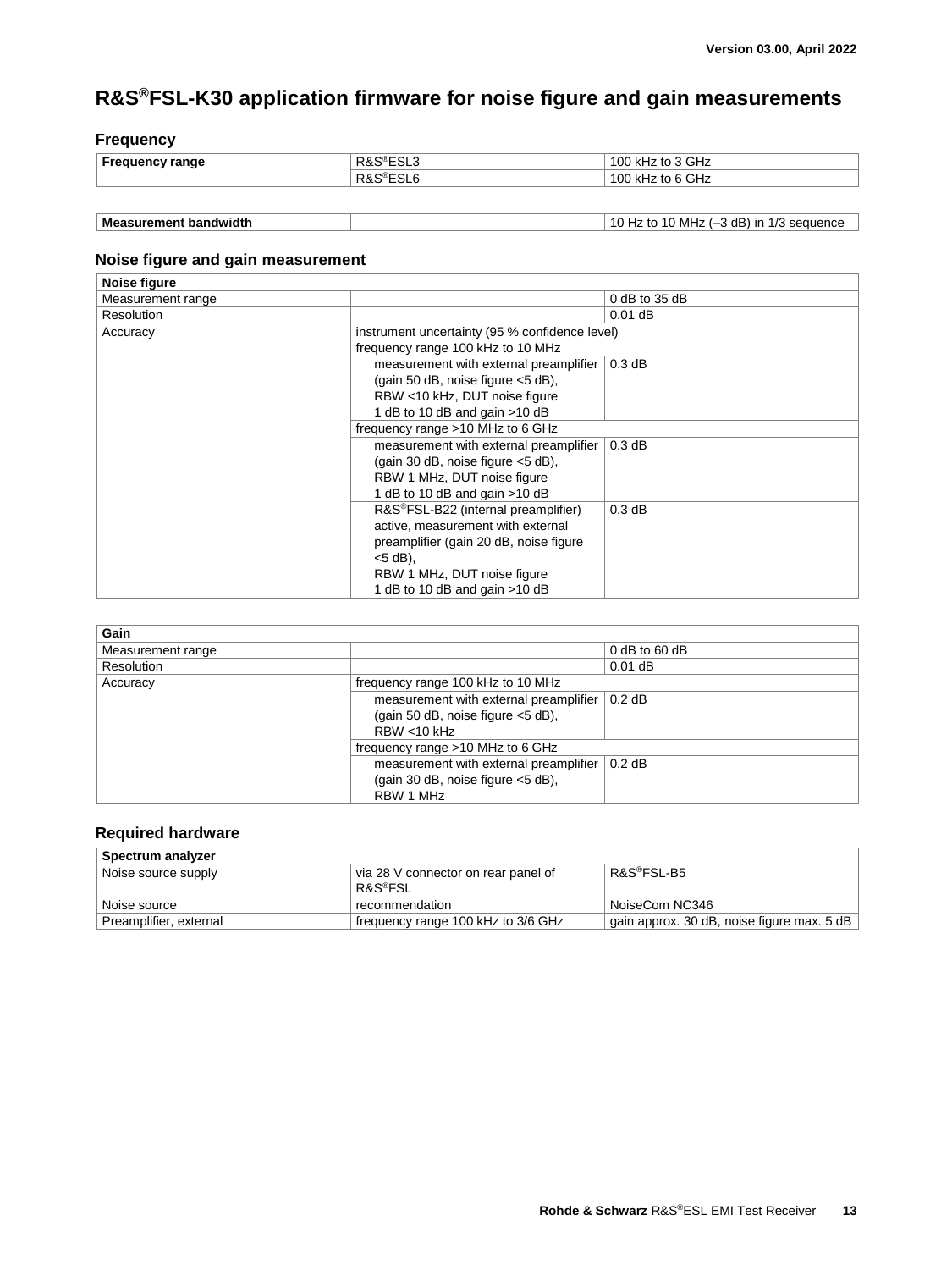## **Ordering information**

| <b>Designation</b>                                                                   | <b>Type</b>           | Order No.    |  |
|--------------------------------------------------------------------------------------|-----------------------|--------------|--|
| Test Receiver, 9 kHz to 3 GHz                                                        | R&S <sup>®</sup> ESL3 | 1300.5001.03 |  |
| Test Receiver, 9 kHz to 3 GHz,                                                       | R&S <sup>®</sup> ESL3 | 1300.5001.13 |  |
| with tracking generator                                                              |                       |              |  |
| Test Receiver, 9 kHz to 6 GHz                                                        | R&S <sup>®</sup> ESL6 | 1300.5001.06 |  |
| Test Receiver, 9 kHz to 6 GHz,                                                       | R&S <sup>®</sup> ESL6 | 1300.5001.16 |  |
| with tracking generator                                                              |                       |              |  |
| <b>Accessories supplied</b>                                                          |                       |              |  |
| Power cable, quick start quide and CD-ROM (with operating manual and service manual) |                       |              |  |
| Recommended extras                                                                   |                       |              |  |
| Printed manual (includes operating                                                   |                       | 1300.5053.32 |  |
| manual and service manual)                                                           |                       |              |  |

### **Options**

| <b>Designation</b>                                                    | <b>Type</b>              | Order No.    | <b>Retrofittable</b> | <b>Remarks</b>                                                            |
|-----------------------------------------------------------------------|--------------------------|--------------|----------------------|---------------------------------------------------------------------------|
| <b>Options</b>                                                        |                          |              |                      |                                                                           |
| <b>OCXO Reference Frequency</b>                                       | R&S <sup>®</sup> FSL-B4  | 1300.6008.02 | yes                  |                                                                           |
| <b>Additional Interfaces</b>                                          | R&S <sup>®</sup> FSL-B5  | 1300.6108.02 | yes                  | video out, IF out, noise<br>source control, AUX port,<br>R&S®NRP-Zx power |
|                                                                       | R&S <sup>®</sup> FSL-B8  |              |                      | sensor                                                                    |
| Gated Sweep                                                           |                          | 1300.5701.02 | yes                  |                                                                           |
| <b>GPIB</b> Interface                                                 | R&S®FSL-B10              | 1300.6208.02 | yes                  |                                                                           |
| RF Preamplifier (3/6 GHz)                                             | R&S®FSL-B22              | 1300.5953.02 | yes                  |                                                                           |
| DC Power Supply                                                       | R&S <sup>®</sup> FSL-B30 | 1300.6308.02 | ves                  |                                                                           |
| <b>NiMH Battery Pack</b>                                              | R&S®FSL-B31              | 1300.6408.02 | yes                  | requires R&S®FSL-B30                                                      |
| <b>Firmware/Software</b>                                              |                          |              |                      |                                                                           |
| AM/FM/oM Measurement Demodulator                                      | R&S <sup>®</sup> FSL-K7  | 1301.9246.02 |                      |                                                                           |
| Power Sensor Support                                                  | R&S <sup>®</sup> FSL-K9  | 1301.9530.02 |                      | requires R&S®FSL-B5 or<br>R&S <sup>®</sup> NRP-Z3/4                       |
| Application Firmware for Noise Figure and<br><b>Gain Measurements</b> | R&S <sup>®</sup> FSL-K30 | 1301.9817.02 |                      | requires R&S®FSL-B5 and<br>preamplifier                                   |

### **Recommended extras**

| Order designation                                      | Type                     | Order No.    |
|--------------------------------------------------------|--------------------------|--------------|
| 19" Rackmount Adapter                                  | R&S®ZZA-S334             | 1109.4487.00 |
| Soft Carrying Bag                                      | $RAS^{\otimes}FSI - Z3$  | 1300.5401.00 |
| <b>Protective Hard Cover</b>                           | R&S <sup>®</sup> EVS-Z6  | 5201.7760.00 |
| <b>Additional Charger Unit</b>                         | $RAS^{\circ}$ FSI-74     | 1300.5430.02 |
| Matching Pad 75 $\Omega$ , L section                   | R&S <sup>®</sup> RAM     | 0358.5414.02 |
| Matching Pad 75 $\Omega$ , series resistor 25 $\Omega$ | R&S <sup>®</sup> RAZ     | 0358.5714.02 |
| Matching Pad 75 $\Omega$ , L section, N to BNC         | R&S <sup>®</sup> FSH-Z38 | 1300.7740.02 |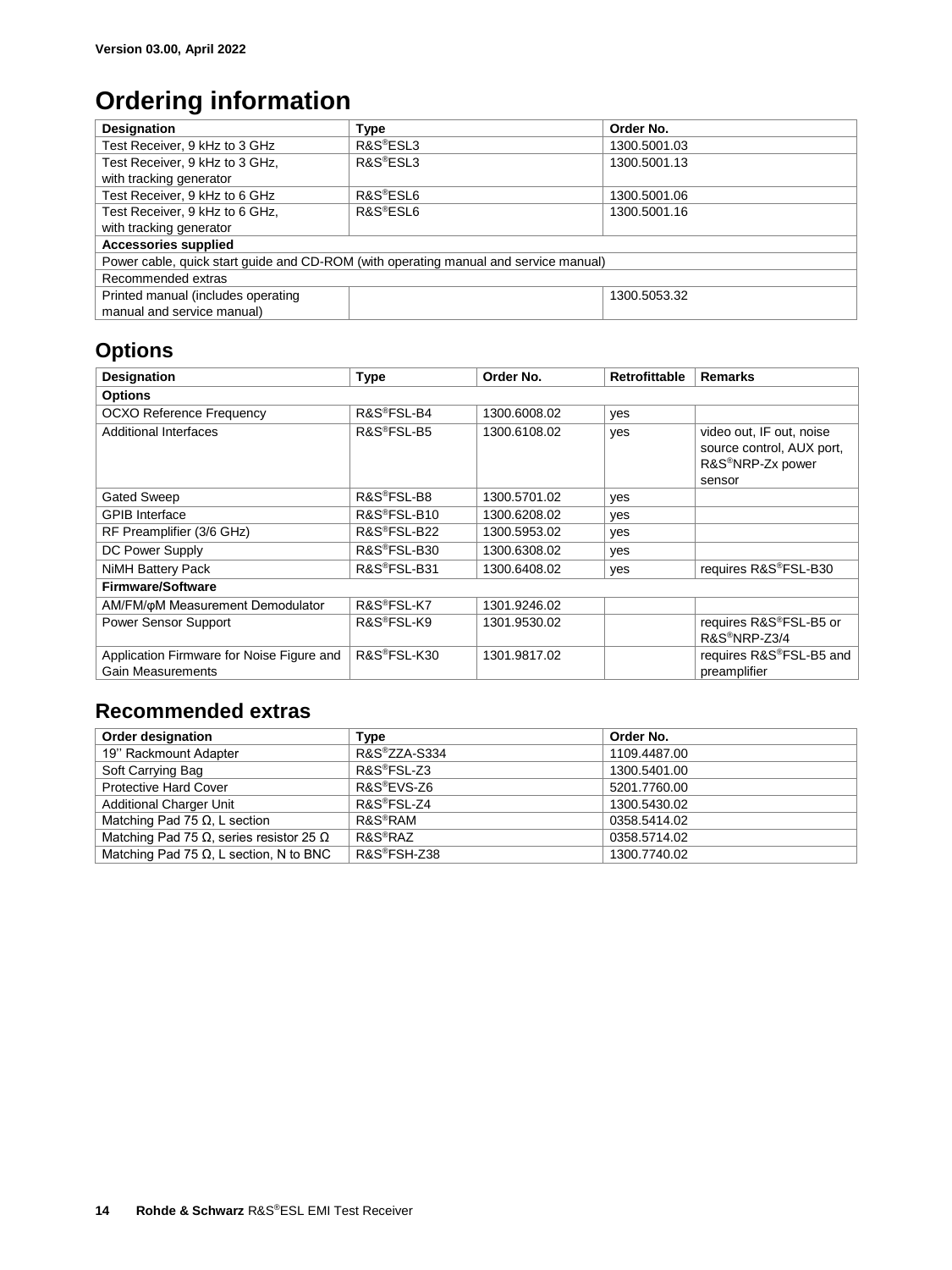### **Power sensors supported by the R&S®FSL-K9**

| <b>Order designation</b>                | <b>Type</b>              | Order No.    |
|-----------------------------------------|--------------------------|--------------|
| Average Power Sensor                    | R&S <sup>®</sup> NRP-Z11 | 1138.3004.02 |
| 10 MHz to 8 GHz, 200 mW                 |                          |              |
| Average Power Sensor                    | R&S <sup>®</sup> NRP-Z21 | 1137.6000.02 |
| 10 MHz to 18 GHz, 200 mW                |                          |              |
| Average Power Sensor                    | R&S <sup>®</sup> NRP-Z22 | 1137.7506.02 |
| 10 MHz to 18 GHz, 2 W                   |                          |              |
| Average Power Sensor                    | R&S <sup>®</sup> NRP-Z23 | 1137.8002.02 |
| 10 MHz to 18 GHz, 15 W                  |                          |              |
| Average Power Sensor                    | R&S <sup>®</sup> NRP-Z24 | 1137.8502.02 |
| 10 MHz to 18 GHz, 30 W                  |                          |              |
| Power Sensor Module with Power Splitter | R&S <sup>®</sup> NRP-Z27 | 1169.4102.02 |
| DC to 18 GHz, 500 mW                    |                          |              |
| Power Sensor Module with Power Splitter | R&S <sup>®</sup> NRP-Z37 | 1169.3206.02 |
| DC to 26.5 GHz, 500 mW                  |                          |              |
| Average Power Sensor                    | R&S <sup>®</sup> NRP-Z91 | 1168.8004.02 |
| 9 kHz to 6 GHz, 200 mW                  |                          |              |
| <b>Thermal Power Sensor</b>             | R&S <sup>®</sup> NRP-Z51 | 1138.0005.02 |
| 0 Hz to 18 GHz, 100 mW                  |                          |              |
| <b>Thermal Power Sensor</b>             | R&S <sup>®</sup> NRP-Z55 | 1138.2008.02 |
| 0 Hz to 40 GHz, 100 mW                  |                          |              |
| <b>Wideband Power Sensor</b>            | R&S <sup>®</sup> NRP-Z81 | 1137.9009.02 |
| 50 MHz to 18 GHz, 100 mW                |                          |              |

| <b>Service options</b>                                   |                                      |                                 |
|----------------------------------------------------------|--------------------------------------|---------------------------------|
| Extended Warranty, one year                              | R&S <sup>®</sup> WE1ESL              | Please contact your local Rohde |
| Extended Warranty, two years                             | R&S <sup>®</sup> WE2ESL              | & Schwarz sales office.         |
| Extended Warranty, three years                           | R&S <sup>®</sup> WE3ESL              |                                 |
| Extended Warranty, four years                            | R&S <sup>®</sup> WE4ESL              |                                 |
| Extended Warranty with Calibration Coverage, one year    | R&S <sup>®</sup> CW1ESL              |                                 |
| Extended Warranty with Calibration Coverage, two years   | R&S <sup>®</sup> CW <sub>2</sub> ESL |                                 |
| Extended Warranty with Calibration Coverage, three years | R&S®CW3 ESL                          |                                 |
| Extended Warranty with Calibration Coverage, four years  | R&S <sup>®</sup> CW4 ESL             |                                 |

#### **Extended warranty with a term of one to four years (WE1 to WE4)**

<span id="page-14-0"></span>Repairs carried out during the contract term are free of charge <sup>1</sup>. Necessary calibration and adjustments carried out during repairs are also covered. Simply contact the forwarding agent we name; your product will be picked up free of charge and returned to you in top condition a couple of days later.

#### **Extended warranty with calibration (CW1 to CW4)**

 $\overline{a}$ 

Enhance your extended warranty by adding calibration coverage at a package price. This package ensures that your Rohde & Schwarz product i[s](#page-14-0) regularly calibrated, inspected and maintained during the term of the contract. It includes all repairs 1 and calibration at the recommended intervals as well as any calibration carried out during repairs or option upgrades.

**For product brochure, see PD 5214.0430.12 an[d www.rohde-schwarz.com](http://www.rohde-schwarz.com/)**

<sup>1</sup> Excluding defects caused by incorrect operation or handling and force majeure. Wear-and-tear parts are not included.